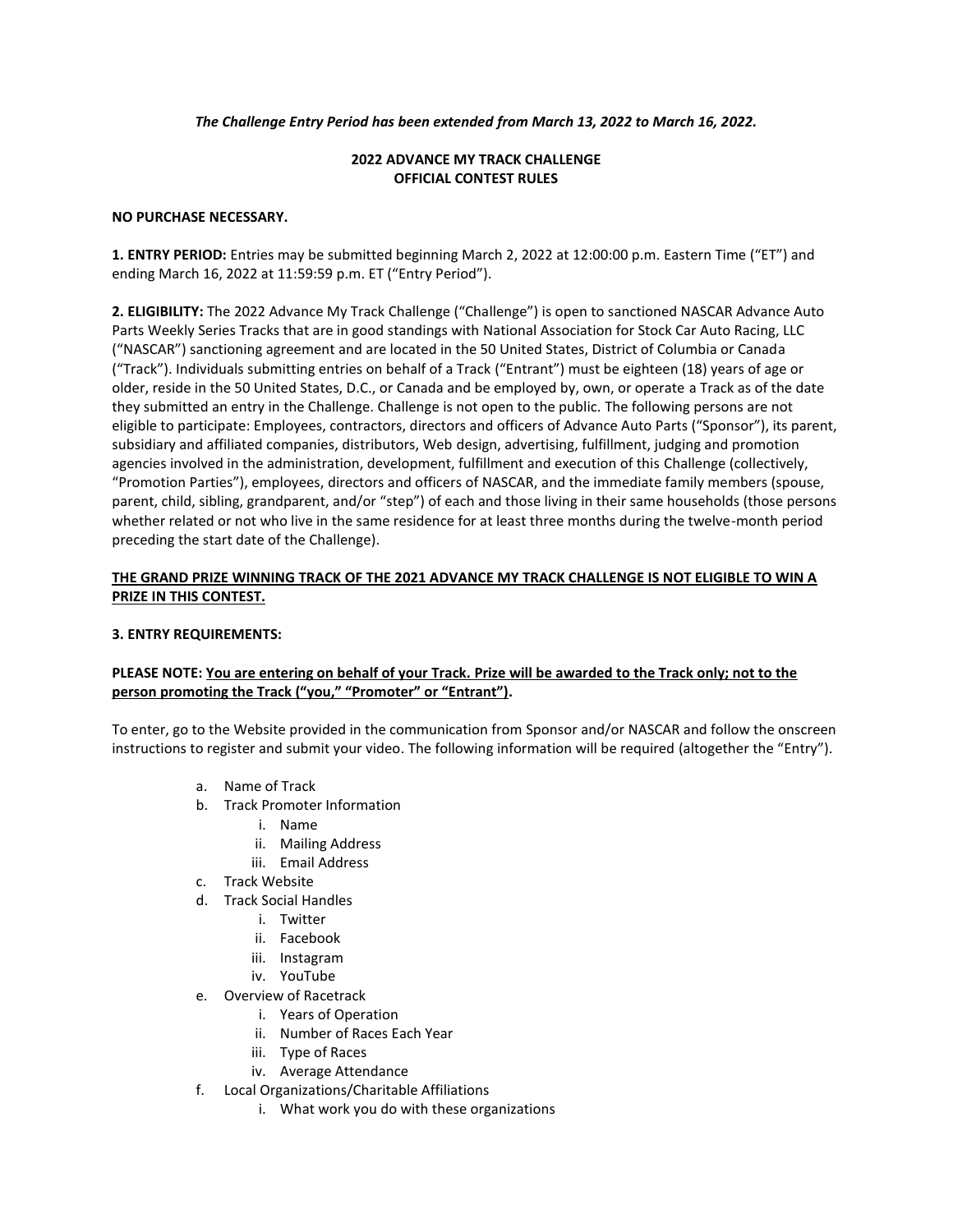- g. Upload Video
	- i. Video must include:
		- 1. 3 references or testimonials telling more about your track (can be from drivers, employees, community members, etc)
		- 2. Answers the following questions:
			- a. Tell us about your track, including the history of the track and what makes your track unique.
			- b. What does the word "community" mean to your track?
			- c. Why is your track so important to the community?
			- d. Why is your community so important to your track?
			- e. What would winning this Challenge mean to your track and how would it impact your community and fans?
	- ii. Video Length: Not to exceed 2 minutes
	- iii. Video Size: Not to exceed 500MB
	- iv. Record your video in a horizontal layout (16:9)
	- v. Video Format: .MP4 or .MOV only
	- vi. NOTE: Video can be the same Video submitted in the 2021 Advance My Track Challenge; however, the Track is encouraged to include new content if feasible.

By submitting an Entry, you agree that the Entry conforms to the "Entry Guidelines" specified in Section 4, and that Sponsor may disqualify an Entry if it believes, in its sole discretion, that the Entry fails to conform to such guidelines. Entries that are not in accordance with the "Entry Guidelines" as stated in Section 4 or are not received during the Entry Period will be ineligible. **Limit one (1) Entry per Track.**

BY SUBMITTING AN ENTRY, ENTRANT AND TRACK ACKNOWLEDGE THAT ENTRY MAY BE POSTED ON SPONSOR'S AND/OR NASCAR'S WEBSITE, OTHER WEBSITES OWNED OR CONTROLLED BY SPONSOR OR NASCAR® AND/OR SPONSOR'S OR NASCAR'S SOCIAL MEDIA ASSETS, AT SPONSOR'S DISCRETION. Sponsor and NASCAR have no obligation to use or post any Entry you submit. By submitting an Entry, you also grant to Sponsor and NASCAR full right and power to copy, publish, broadcast, display, distribute, use, edit, translate, alter, combine with other material, reuse and adapt any or all portions of the Entries (including the uploaded Video[s]) and the contents thereof, in any way and for any purpose whatsoever in the sole discretion of Sponsor or NASCAR, at any time, now or in the future, in any media now known or hereafter devised throughout the world in any manner whatsoever and for any purpose without notice or compensation to Entrant or Track of any kind. By granting permission for such use, without limiting the provisions of Section 7 below, you expressly release Sponsor, its licensees and NASCAR from and against any claims arising out of production, distribution, broadcast, or exhibition of the submitted Entry.

**4. ENTRY GUIDELINES:** Entry must be in English. Entry must contain truthful and pertinent information. Entry must be received during the Entry Period. By submitting an Entry you warrant and represent that it: (i) is your original work, (ii) and that you have received permission for the use of the image/likeness of any and all identifiable persons who are referenced or depicted in your Entry and it does not infringe upon the copyrights, trademarks, rights of privacy, publicity or other intellectual property or other rights of any person or entity, (iii) that you have obtained permission from any person whose name or likeness is used in your Entry; and (iv) that publication of the Entry via various media including Web posting, will not infringe on the rights of any third party. Each Track and Entrant will indemnify and hold harmless Sponsor and the Released Parties (defined in Section 9) from any claims to the contrary. Any Entry that includes likenesses of any third party or contains any element not owned by the Track or Sponsor, is responsible for obtaining all required legal releases for such use including Sponsor's use of such Entry, in a form satisfactory to the Sponsor, prior to awarding of a prize.

Additionally, as determined by the Sponsor, in its sole discretion, Entries must meet the following guidelines: (i) Must comply with these Official Rules; (ii) Cannot be sexually explicit or suggestive, violent, derogatory of any ethnic, racial, gender, religious, political, professional or age group, profane, pornographic, or contain nudity or any materially-dangerous activity; (iii) Cannot promote alcohol, marijuana, illegal drugs, tobacco,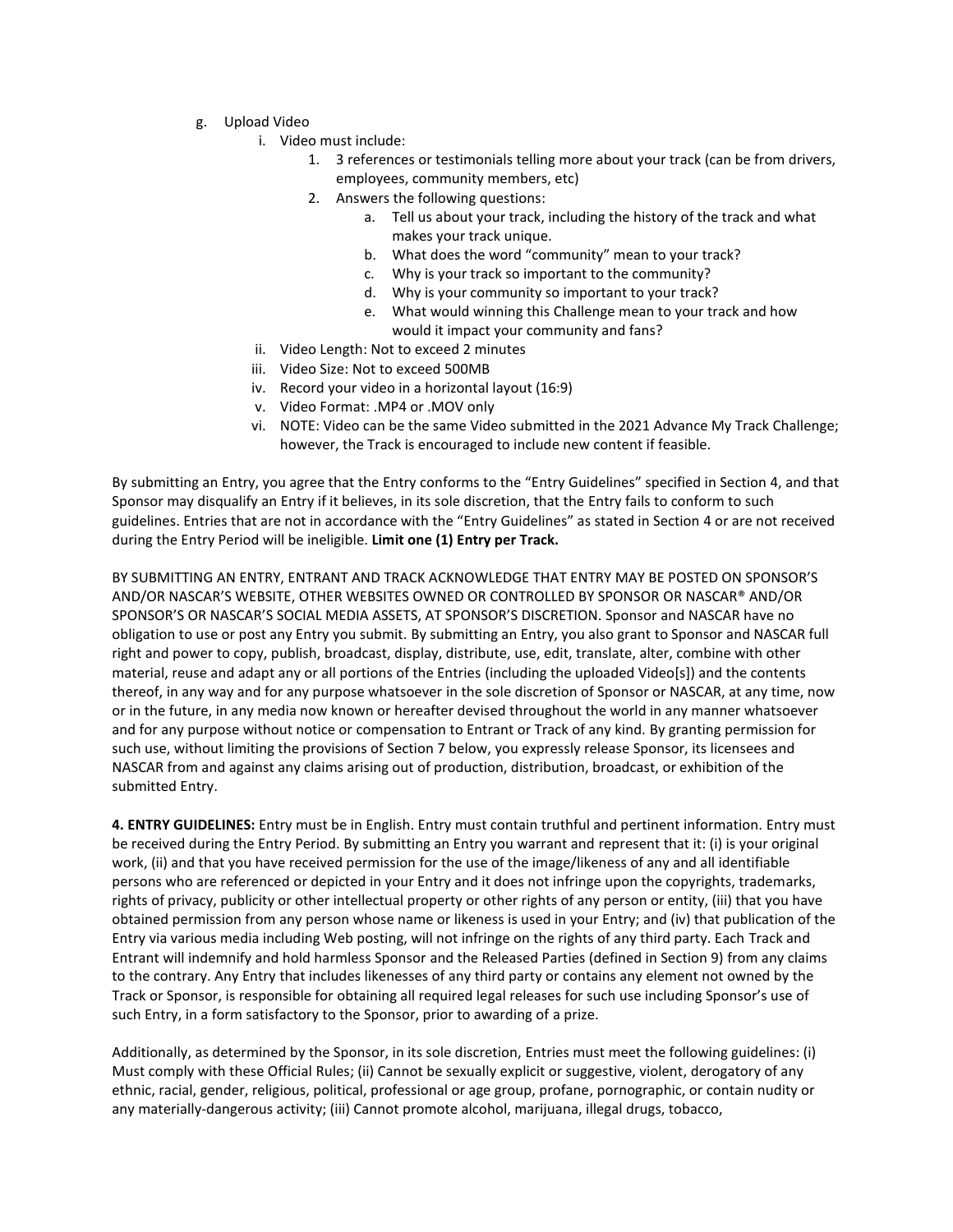firearms/weapons (or the use of any of the foregoing), any activities that may appear unsafe or dangerous, or any particular political agenda or message; (iv) Cannot be obscene or offensive, endorse any form of hate or hate group; (v) Cannot promote terrorist acts such as providing instructions on how to assemble bombs, grenades and other such weapons or provide instructional information about illegal activities; (vi) Cannot defame, misrepresent or contain disparaging or slanderous remarks about Sponsor, its customers or its products, or other people, products or companies; (vii) Cannot contain materials embodying the names, likenesses, photographs, or other indicia identifying any person, living or dead, without their permission; (viii) Cannot communicate messages or images inconsistent with the positive images and/or goodwill to which Sponsor wishes to associate; and (ix) Cannot depict, and cannot itself be in, violation of any law.

Sponsor reserves the right to waive the entry requirements set forth herein in its sole discretion.

**5. PUBLIC VOTING:** Prior to the public-voting periods (described below), all Entries submitted during the Entry Period shall be reviewed by Sponsor and/or Sponsor's agency(ies) (altogether the "Panel"). Each Entry shall be evaluated, based on these Official Rules, to determine eligibility for inclusion in the Public Voting-Round 1. The Panel reserves the right to request that an Entrant submit additional Entry materials in order to declare that Entry as valid and eligible for "Public Voting-Round 1".

**PUBLIC VOTING - ROUND 1:** All valid Entries will be posted at a consumer-facing Website, to be determined and communicated at a later date, by Sponsor, in Sponsor's sole discretion, for public voting. Public Voting-Round 1 will take place from 12:00:00 a.m. ET on or around April 5, 2022 through 11:59:59 p.m. ET on or around May 6, 2022. The six (6) Entries receiving the most votes for Public Voting-Round 1 will be deemed Track Finalists. Track Finalists will be announced on or about May 8, 2022.

**PUBLIC VOTING-ROUND 2:** The six (6) Track Finalists will be available for public voting starting on or around May 9, 2022 at 12:00:00 a.m. ET and ending on or around May 13, 2022 at 11:59:59 p.m. ET. During that time, the public will have the opportunity to cast their vote for the Track Finalist they feel deserves to win a prize. The Track Finalist with the highest number of votes will be deemed the Grand Prize Winning Track. The Track Finalist receiving the second highest number of votes will be deemed the First Prize Winning Track. The Track Finalist receiving the third highest number of votes will be deemed the Second Prize Winning Track. The winning Tracks will be notified on or before May 31, 2022 by phone and/or email.

Sponsor reserves the right to change any or all key dates for the voting rounds. If changes are deemed necessary, the new dates will be announced on the consumer-facing Website created for public voting.

Voting: The voting is open to individuals who are legal residents of any of the fifty (50) United States, the District of Columbia, and Canada who are of the age of majority in their state (19 in AL and NE, 18 in all other states) or province/territory of residence at the time of voting. Any use of robotic, macro, automatic, programmed or like voting methods will void all such votes. Any attempt by you, Promoter or Entrant and/or your/his or her respective family/friends to vote more than the number of times authorized herein using multiple names or e-mail addresses, paying third party organizations or entities to vote and/or any other fraudulent mechanism, as determined by Sponsor in its sole discretion, shall give Sponsor the right to disqualify such Entry or Finalist Track in its reasonable discretion. In the event the tally of votes for a specific Entry or Track Finalist results in a tie, then the tied Entry or Track Finalist receiving the first vote (based on day and time) will be declared the potential Track Finalist or winner (depending on the voting round).

Sponsor reserves the right to not publish or announce, at any time, the number of votes received for an Entry or Finalist Track. An independent administrator shall tally all votes.

**6. PRIZE DETAILS: One (1) Grand Prize** will be awarded, consisting of \$50,000 USD. **One (1) First Prize** will be awarded, consisting of \$15,000 USD. **One (1) Second Prize** will be awarded, consisting of \$10,000 USD. All prizes will be awarded in the form of a check, made payable to the winning Track for the sole purpose of track refurbishment/improvements. All winning Tracks will be required to supply Sponsor with a budget detailing the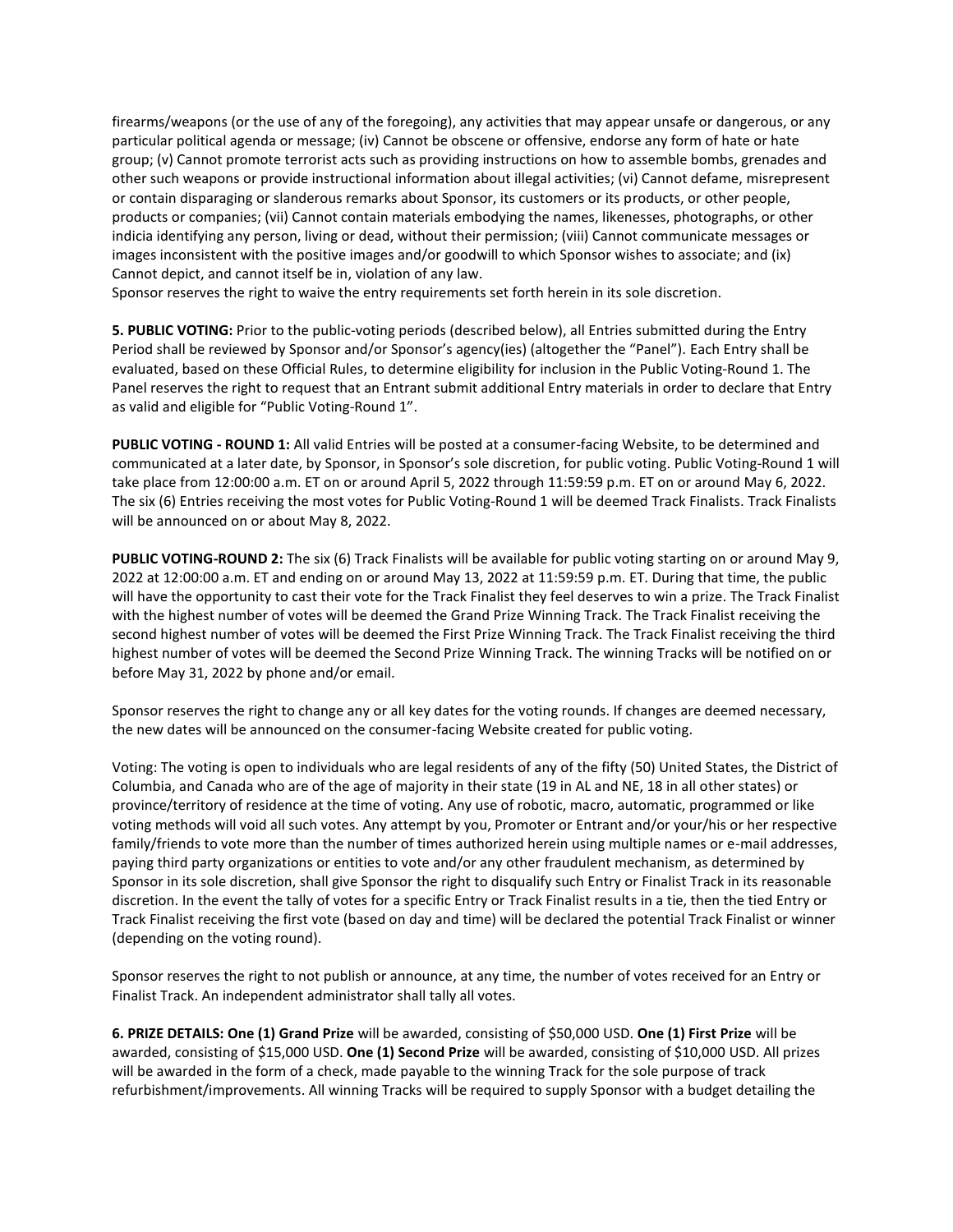track improvement costs along with proof of work completed and actual costs incurred. Total ARV of all prizes is \$75,000 USD.

**7. LIMITATIONS OF LIABILITY AND RELEASE:** NO LIABILITY OR RESPONSIBILITY IS ASSUMED BY SPONSOR OR RELEASED PARTIES (DEFINED IN SECTION 9) RESULTING FROM ENTRANT'S/TRACK'S COLLECTION, RECEIPT OR USE OF PRIZES, PARTICIPATION IN OR ATTEMPT TO PARTICIPATE IN THE CHALLENGE OR ABILITY OR INABILITY TO UPLOAD OR DOWNLOAD ANY INFORMATION IN CONNECTION WITH THE CHALLENGE. NO RESPONSIBILITY OR LIABILITY IS ASSUMED BY THE SPONSOR OR THE RELEASED PARTIES FOR TECHNICAL PROBLEMS OR TECHNICAL MALFUNCTION ARISING IN CONNECTION WITH ANY OF THE FOLLOWING OCCURRENCES WHICH MAY AFFECT THE OPERATION OF THE CHALLENGE: HARDWARE OR SOFTWARE ERRORS; FAULTY COMPUTER, TELEPHONE, CABLE, SATELLITE, NETWORK, ELECTRONIC, WIRELESS OR INTERNET CONNECTIVITY OR OTHER ONLINE OR NETWORK COMMUNICATION PROBLEMS; ERRORS OR LIMITATIONS OF ANY INTERNET OR WIRELESS PROVIDERS, SERVERS, HOSTS OR OTHER PROVIDERS; GARBLED, JUMBLED OR FAULTY DATA TRANSMISSIONS; FAILURE OF ANY ONLINE TRANSMISSIONS TO BE SENT OR RECEIVED; LOST, LATE, DELAYED OR INTERCEPTED TRANSMISSIONS; INACCESSIBILITY OF THE WEBSITE IN WHOLE OR IN PART FOR ANY REASON; TRAFFIC CONGESTION ON THE INTERNET OR WEBSITE; UNAUTHORIZED HUMAN OR NON-HUMAN INTERVENTION OF THE OPERATION OF THE CHALLENGE, INCLUDING WITHOUT LIMITATION, UNAUTHORIZED TAMPERING, HACKING, THEFT, VIRUS, BUGS, OR WORMS; OR DESTRUCTION OF ANY ASPECT OF THE CHALLENGE, OR LOSS, MISCOUNT, MISDIRECTION, INACCESSIBILITY OR UNAVAILABILITY OF CONTACT INFORMATION USED IN CONNECTION WITH THE CHALLENGE. SPONSOR AND RELEASED PARTIES ARE NOT RESPONSIBLE FOR ANY TYPOGRAPHICAL, TECHNICAL, COMPUTER, NETWORK OR HUMAN ERRORS WHICH MAY OCCUR IN THE ADMINISTRATION OF THE CHALLENGE, THE UPLOADING, THE PROCESSING OF ENTRIES, THE VALIDATION OF ENTRIES, THE ANNOUNCEMENT OF PRIZES OR IN ANY CHALLENGE-RELATED MATERIALS. USE OF WEBSITE IS AT USER'S OWN RISK. SPONSOR AND RELEASED PARTIES ARE NOT RESPONSIBLE FOR ANY PERSONAL INJURY OR PROPERTY DAMAGE OR LOSSES OF ANY KIND WHICH MAY BE SUSTAINED TO USER'S OR ANY OTHER PERSON'S COMPUTER OR WEB-ENABLED DEVICE RESULTING FROM PARTICIPATION IN THE CHALLENGE. SOME JURISDICTIONS DO NOT ALLOW THE LIMITATION OR EXCLUSION OF LIABILITY FOR INCIDENTAL, CONSEQUENTIAL, OR OTHER DAMAGES; AS A RESULT, THE ABOVE LIMITATIONS OR EXCLUSIONS MAY NOT APPLY TO YOU, AND THE FOREGOING PARAGRAPHS SHALL NOT APPLY TO A RESIDENT OF NEW JERSEY TO THE EXTENT DAMAGES TO SUCH NEW JERSEY RESIDENT ARE THE RESULT OF SPONSOR'S OR RELEASED PARTIES' NEGLIGENT, FRAUDULENT OR RECKLESS ACT(S) OR INTENTIONAL MISCONDUCT.

**8. TRACK FINALIST NOTIFICATION:** An authorized representative of each potential Track Finalist will be required to sign all documents required by Sponsor within three (3) days of date of notification in order for the Track to advance to Public Voting-Round 2. If Entrant or such representative of a Track Finalist cannot be contacted after three (3) attempts, fails to execute and return the documents required by Sponsor within the required time period, or if notification is returned as undeliverable, such Track will forfeit their position in the Public Voting-Round 2 and the Sponsor will have no further obligation to such Track. If the Entrant for the Track Finalist is a Canadian resident, he/she may be required to correctly answer (unaided) a time-limited mathematical skill-testing question.

Sponsor and the Released Parties are not responsible for suspended or discontinued wireless, land line or Internet service which may result in a potential Track Finalist not receiving a notification; nor are Sponsor and the Released Parties responsible for any change in Entrant's contact information. If (i) an attempted notification is returned as undeliverable, (ii) a potential Track Finalist cannot be verified, or (iii) any required documents are not returned within the required number of days, the Track Finalist status will be forfeited and an alternate Track Finalist shall be determined by the Track receiving the next highest number of votes for Public Voting-Round 1.

**9. RELEASE OF LIABILITY AND INDEMNITY:** Except where prohibited by law, by participating in the Challenge, Entrant and Track agree (i) to release and hold harmless Sponsor, Promotion Parties, NASCAR LLC, and each of their respective affiliates, officers, directors, employees, shareholders, members, successors, assigns and other agents (collectively, the "Released Parties") from any and all claims, damages or liabilities arising from or relating to such participation in the Challenge; (ii) under no circumstances will Entrant/Track be permitted to obtain awards for, and Entrant/Track hereby waives all rights to claim, punitive, incidental, consequential, or any other damages, other than for actual out-of-pocket expenses; (iii) all causes of action arising out of or connected with this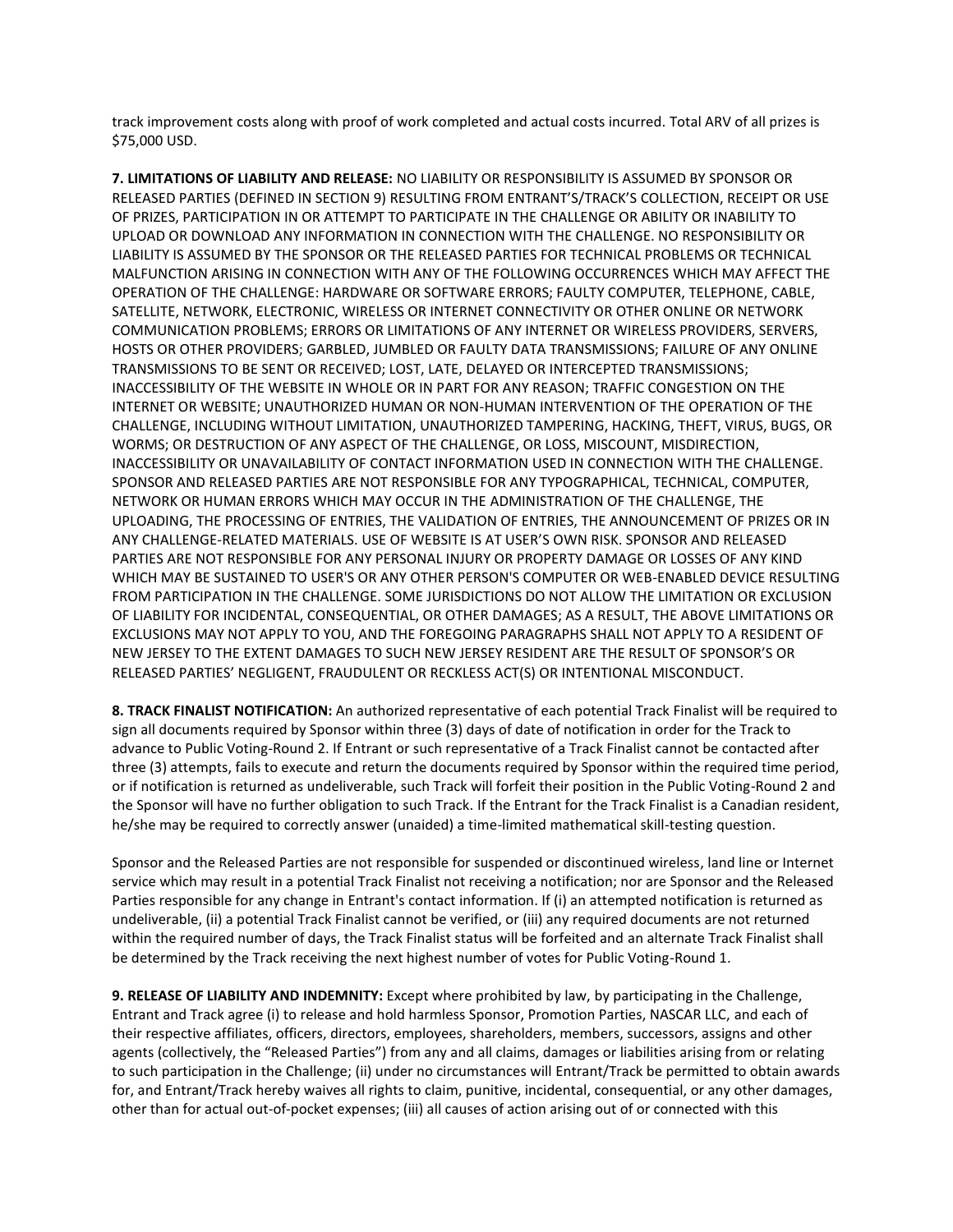Challenge, or any prize awarded, shall be resolved individually, without resort to any form of class action; and (iv) any and all claims, judgments, and award shall be limited to actual out-of-pocket costs incurred, excluding attorneys' fees and court costs. By accepting a Track Finalist status and/or Prize, Track Finalists and winning Tracks (i) agree that Sponsor and Released Parties will have no liability whatsoever for, and shall be held harmless by Track Finalist or a winning Track against, any liability for injuries, losses or damages of any kind to persons or property resulting in whole or in part, directly or indirectly, from participation in the Challenge; from acceptance, possession, misuse or use of any prize, and (ii) grant (and agree to confirm grant in writing promptly upon request) to Sponsor and those acting under Sponsor's authority, and each of their respective designees, except where legally prohibited, the right to use Entrant's/Track's name, photograph, likeness, voice, image, statements, biographical information, the Entry (which may be altered, changed, modified, edited, used alone or with other works, as solely determined by Sponsor) at any time or times, for advertising, trade, publicity and promotional purposes in any media now known or hereafter discovered, worldwide, including the Internet without review, notification or approval, and additional compensation or consideration, unless prohibited by law. Sponsor and Released Parties are not liable in the event that any portion of the Challenge is canceled due to weather, fire, strike, acts of war or terrorism, technical difficulties, or any other condition beyond their reasonable control (a "Force Majeure Event").

**10. GENERAL CONDITIONS:** The winning Track will be responsible for all federal, state, provincial, and/or local taxes, and for any other fees or costs associated with the prize, regardless of whether it, in whole or in part, is used. No substitution of prize is offered, except at the sole discretion of the Sponsor. No transfer of prize is permitted. Unclaimed prizes will not be awarded. If a prize, or any portion thereof, cannot be awarded for any reason, Sponsor reserves the right to substitute prize with another prize of equal or greater value. If for any reason the Challenge is not capable of running as planned, including infection by computer virus, bugs, tampering, unauthorized intervention, fraud, technical failures, or any other causes which corrupt or affect the administration, security, fairness, integrity or proper conduct of the Challenge, Sponsor reserves the right at its sole discretion, with consent of the Régie des alcools, des courses et des jeux, to (i) cancel, suspend and/or modify the Challenge, or any part of it, and (ii) disqualify any Entrant/Track responsible for such action. If terminated, Sponsor may, in its sole discretion, determine the Track Finalists from among all eligible Entries received up to time of such action in a manner as determined by an independent judging agency.

This Challenge is offered only in the United States and Canada and except where prohibited by law, Entrants and Tracks agree that all issues and questions concerning the construction, validity, interpretation and enforceability of these Official Rules, Entrant's/Track's rights and obligations, or the rights and obligations of the Sponsor in connection with the Challenge, shall be governed by, and construed in accordance with, the laws of State of Virginia, without giving effect to any choice of law or conflict of law rules. By entering, Entrants and Tracks, other than those in Quebec, consent to the jurisdiction and venue of the federal, state and local courts for Roanoke, Virginia.

**11. PROVINCE OF QUEBEC:** For Entrants residing in Quebec, any litigation respecting the conduct or organization of a publicity contest may be submitted to the Régie des alcools, des courses et des jeux for a ruling. Any litigation respecting the awarding of a prize may be submitted to the Régie only for the purpose of helping the parties reach a settlement. Any applicable decision to be made by the Sponsor affecting the conduct of this Challenge are subject to a ruling of the Régie des alcools, des courses et des jeux.

LEGAL WARNING: ANY ATTEMPT BY AN INDIVIDUAL, WHETHER OR NOT AN ENTRANT, TO DELIBERATELY DAMAGE, DESTROY, TAMPER OR VANDALIZE THE CHALLENGE SITE OR INTERFERE WITH THE OPERATION OF THE CHALLENGE IS A VIOLATION OF CRIMINAL AND CIVIL LAWS AND THE SPONSOR RESERVES THE RIGHT TO SEEK DAMAGES AND DILIGENTLY PURSUE ALL REMEDIES AGAINST ANY SUCH INDIVIDUAL TO THE FULLEST EXTENT PERMITTED BY LAW.

**12. PRIVACY POLICY:** Please see Sponsor's privacy policy located at [https://shop.advanceautoparts.com/o/privacy](https://shop.advanceautoparts.com/o/privacy-notice)[notice](https://shop.advanceautoparts.com/o/privacy-notice) for details of Sponsor's policy regarding the personal information collected in connection with this Challenge. Sponsor and/or its agencies may delete any personal information from their system(s) once prizes have been fulfilled and sufficient retention periods have elapsed. Additionally, any communication between Entrant and